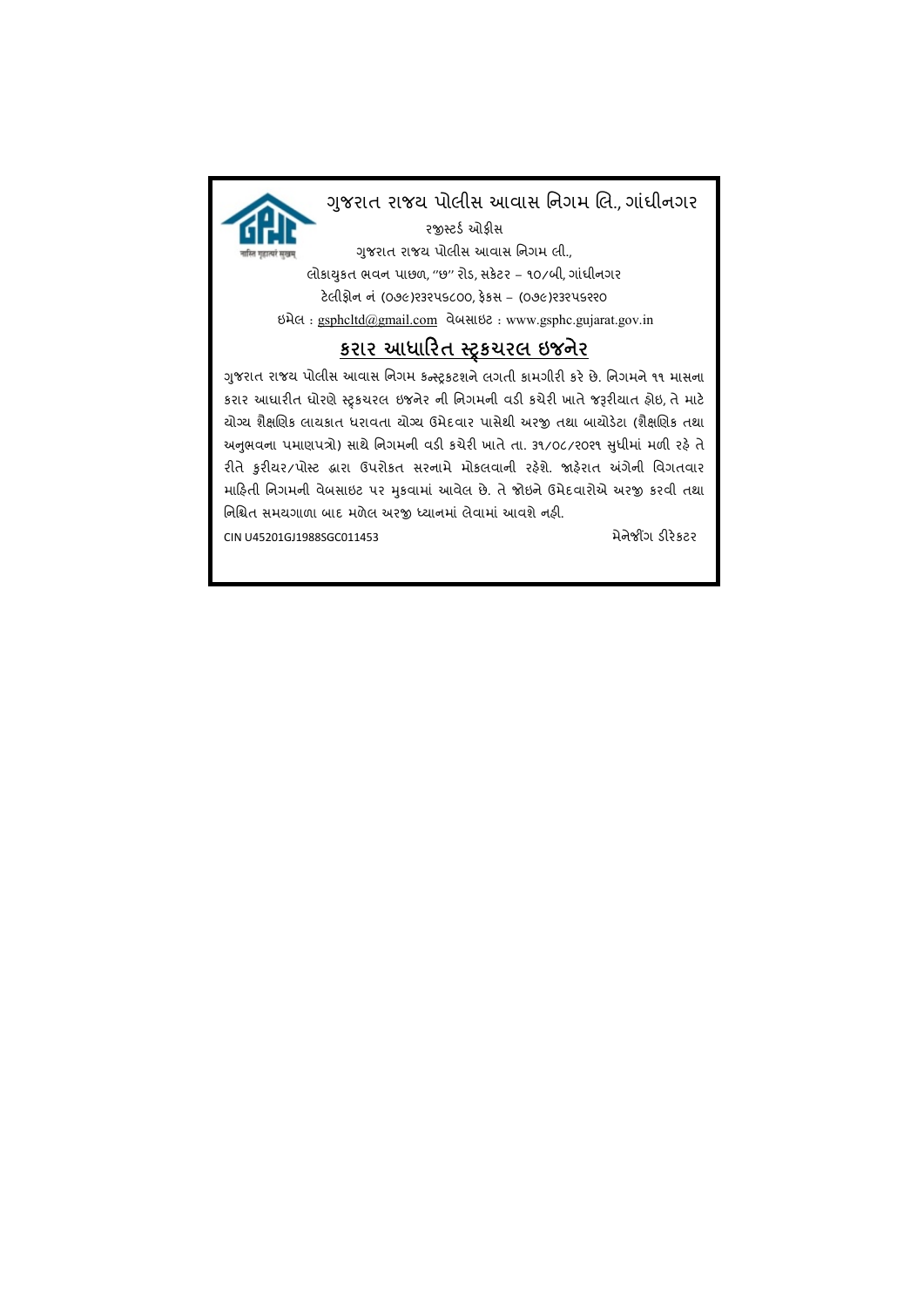#### GUJARAT STATE POLICE HOUSING CORPORATION LTD.,GANDHINAGAR

#### FOR CONTRACT BASE STRUCTURAL ENGINEER (M.E.Structural)

| Sr.No | Name of division         | Requirement<br>of Structural<br>Engineers |
|-------|--------------------------|-------------------------------------------|
|       | Head Office, Gandhinagar | 03                                        |

- Education Qualification : M.E.(Structural)
- Experience : Minimum 3 Year
- Lumpsum emoluments will be minimum of Rs.20,000/- p.m.
- Age should not be less than 25 years and not more than 40 years as on 31.08.2021
- Above requirement is purely on contractual base for 11 months only. After completion of same, the contract will automatically be terminated. The candidate cannot claim any permanent right of this contract in future.
- Intrested Candidate Should Send Application Form along with CV, Experience, Education.(Please see Annexure -1).

MANAGING DIRECTOR

Place : Gandhinagar Date : . . . 2021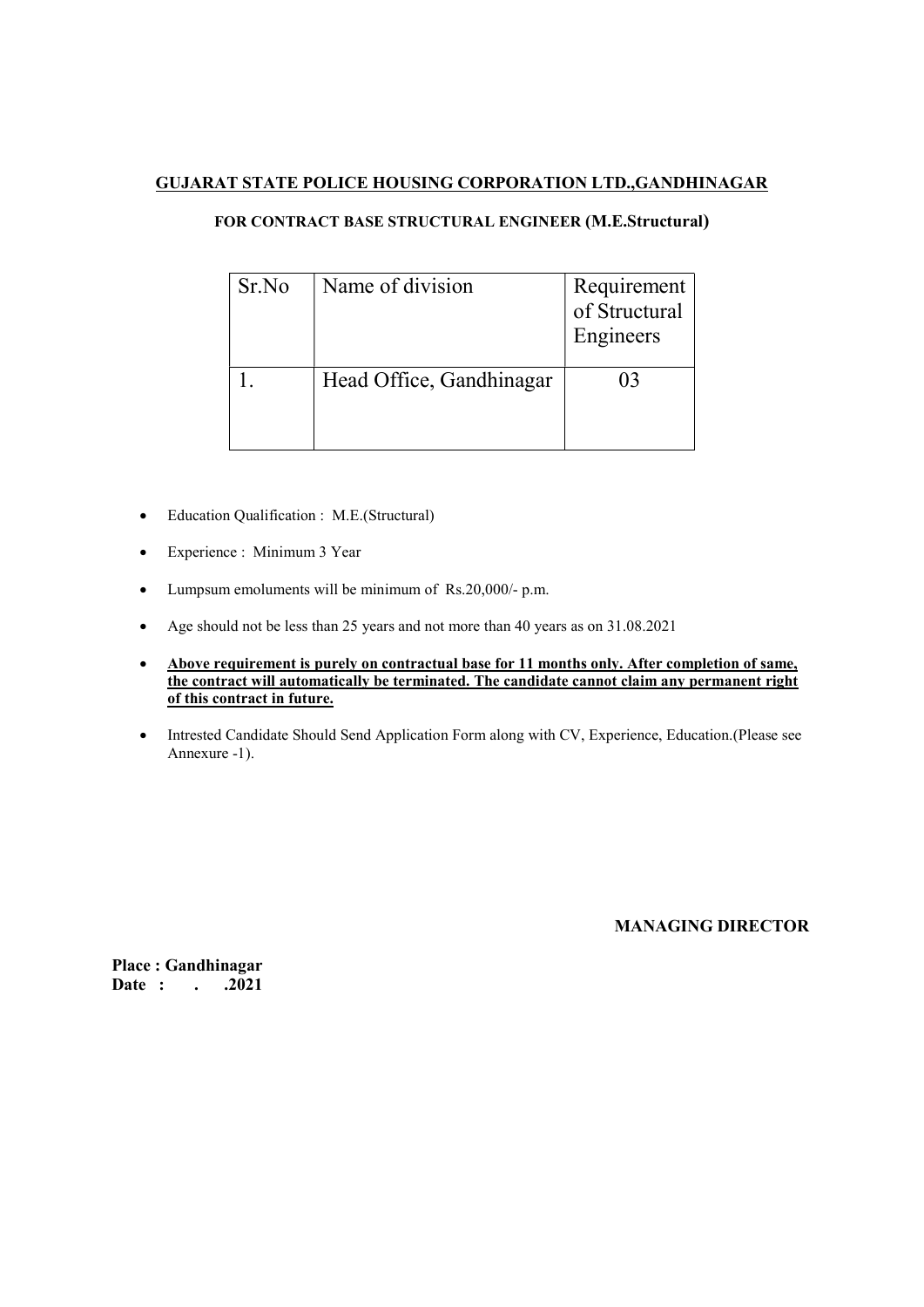#### ANNEXURE-I

### APPLICATION FORM

Recent Passport size Photo

| <b>Position Apply For:</b>      |  |
|---------------------------------|--|
| <b>Preference for Location:</b> |  |

### Personal Information

| <b>Name</b>            |  |
|------------------------|--|
| <b>Address</b>         |  |
|                        |  |
| Mobile No.             |  |
| Date of Birth          |  |
| Age (As on 31.08.2021) |  |
| E-mail ID              |  |

## Educational Qualification

| <b>Sr</b><br>No. | <b>Degree</b> | <b>Year Of Passing</b> | Percentage (%) |
|------------------|---------------|------------------------|----------------|
|                  |               |                        |                |
|                  |               |                        |                |
|                  |               |                        |                |
|                  |               |                        |                |
|                  |               |                        |                |

### Present Working Detail

| Sr.<br>No. | <b>Company Name</b> | <b>Designation</b> | <b>Period</b> | <b>Total</b><br>Exp. |
|------------|---------------------|--------------------|---------------|----------------------|
|            |                     |                    |               |                      |
|            |                     |                    |               |                      |